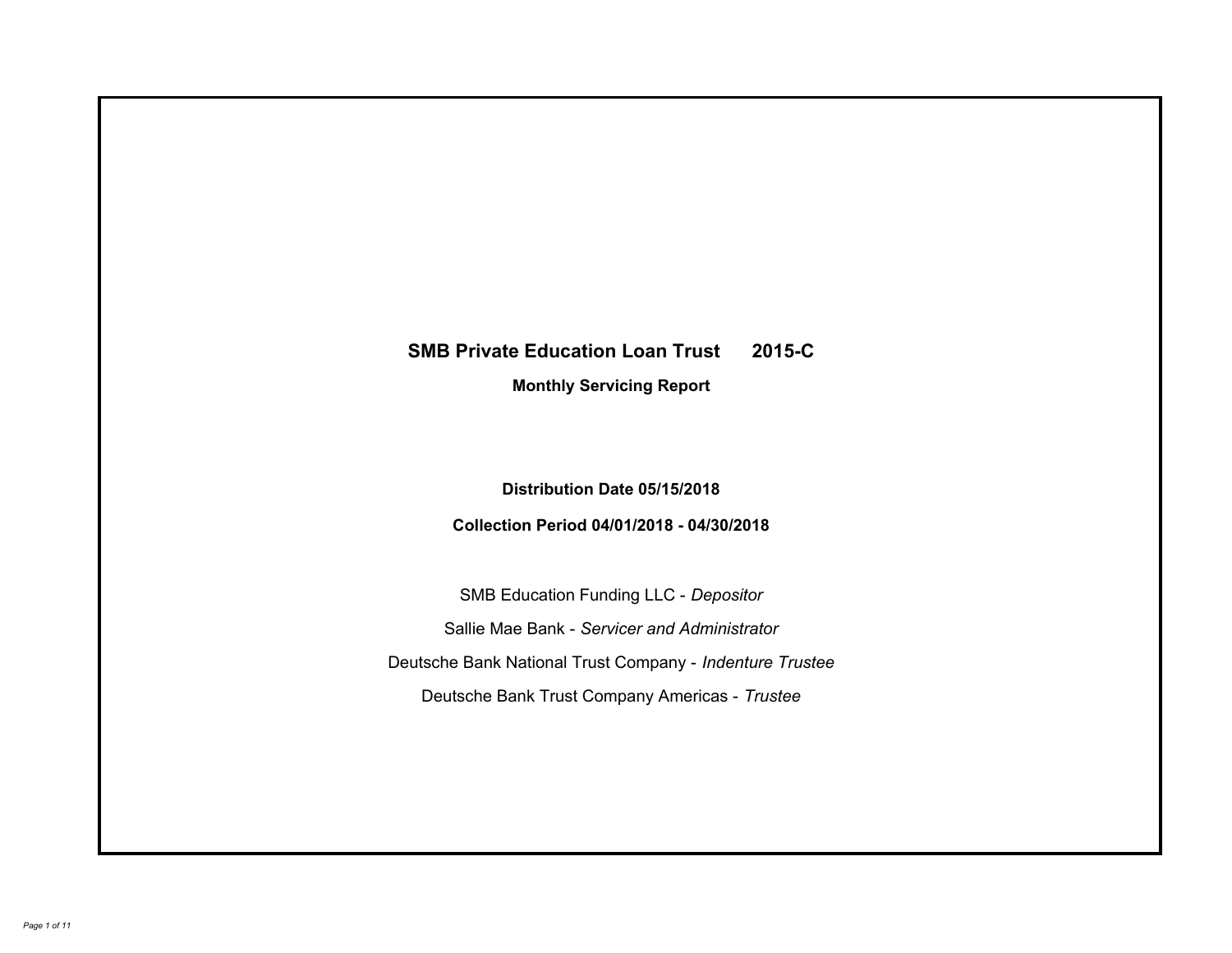| A            | <b>Student Loan Portfolio Characteristics</b>   |                   | Settlement Date<br>10/27/2015 | 03/31/2018       | 04/30/2018       |
|--------------|-------------------------------------------------|-------------------|-------------------------------|------------------|------------------|
|              | <b>Principal Balance</b>                        |                   | \$693,787,197.00              | \$511,470,510.90 | \$501,096,729.40 |
|              | Interest to be Capitalized Balance              |                   | 55,852,621.68                 | 24,826,896.62    | 25, 141, 371.06  |
|              | Pool Balance                                    |                   | \$749,639,818.68              | \$536,297,407.52 | \$526,238,100.46 |
|              | Weighted Average Coupon (WAC)                   |                   |                               |                  |                  |
|              | WAC1 (Contractual Interest Rate on the Loan)    |                   | 8.28%                         | 9.19%            | 9.26%            |
|              | WAC2 (Average of Applicable Interest Rate)      |                   | 8.28%                         | 9.15%            | 9.21%            |
|              | WAC3 (Average of Actual Interest Rate)          |                   | 8.22%                         | 9.08%            | 9.14%            |
|              | Weighted Average Remaining Term                 |                   | 127.00                        | 121.29           | 121.45           |
|              | Number of Loans<br>Number of Borrowers          |                   | 65,154<br>45,614              | 47,868<br>34,078 | 46,988<br>33,508 |
|              | Pool Factor                                     |                   |                               | 0.715406778      | 0.701987925      |
|              | Since Issued Total Constant Prepayment Rate (1) |                   |                               | 9.62%            | 9.73%            |
| $\sf B$      | <b>Debt Securities</b>                          | Cusip/Isin        | 04/16/2018                    |                  | 05/15/2018       |
|              | A <sub>2</sub> A                                | 78448RAB2         | \$155,356,659.12              |                  | \$150,608,797.25 |
|              | A2B                                             | 78448RAC0         | \$75,051,526.14               |                  | \$72,757,873.07  |
|              | A <sub>3</sub>                                  | 78448RAD8         | \$75,000,000.00               |                  | \$75,000,000.00  |
|              | В                                               | 78448RAE6         | \$70,000,000.00               |                  | \$70,000,000.00  |
|              | C                                               | 78448RAF3         | \$50,000,000.00               |                  | \$50,000,000.00  |
|              |                                                 |                   |                               |                  |                  |
| $\mathsf{C}$ | <b>Certificates</b>                             | <b>Cusip/Isin</b> | 04/16/2018                    |                  | 05/15/2018       |
|              | Residual                                        | 78448R106         | \$100,000.00                  |                  | \$100,000.00     |
|              |                                                 |                   |                               |                  |                  |
| D            | <b>Account Balances</b>                         |                   | 04/16/2018                    |                  | 05/15/2018       |
|              | Reserve Account Balance                         |                   | \$1,884,455.00                |                  | \$1,884,455.00   |
|              |                                                 |                   |                               |                  |                  |
| Е            | <b>Asset / Liability</b>                        |                   | 04/16/2018                    |                  | 05/15/2018       |
|              | Overcollateralization Percentage                |                   | 20.68%                        |                  | 20.50%           |
|              | Specified Overcollateralization Amount          |                   | \$160,889,222.26              |                  | \$157,871,430.14 |
|              | Actual Overcollateralization Amount             |                   | \$110,889,222.26              |                  | \$107,871,430.14 |

(1) For additional information, see 'Since Issued CPR Methodology' found on page 11 of this report.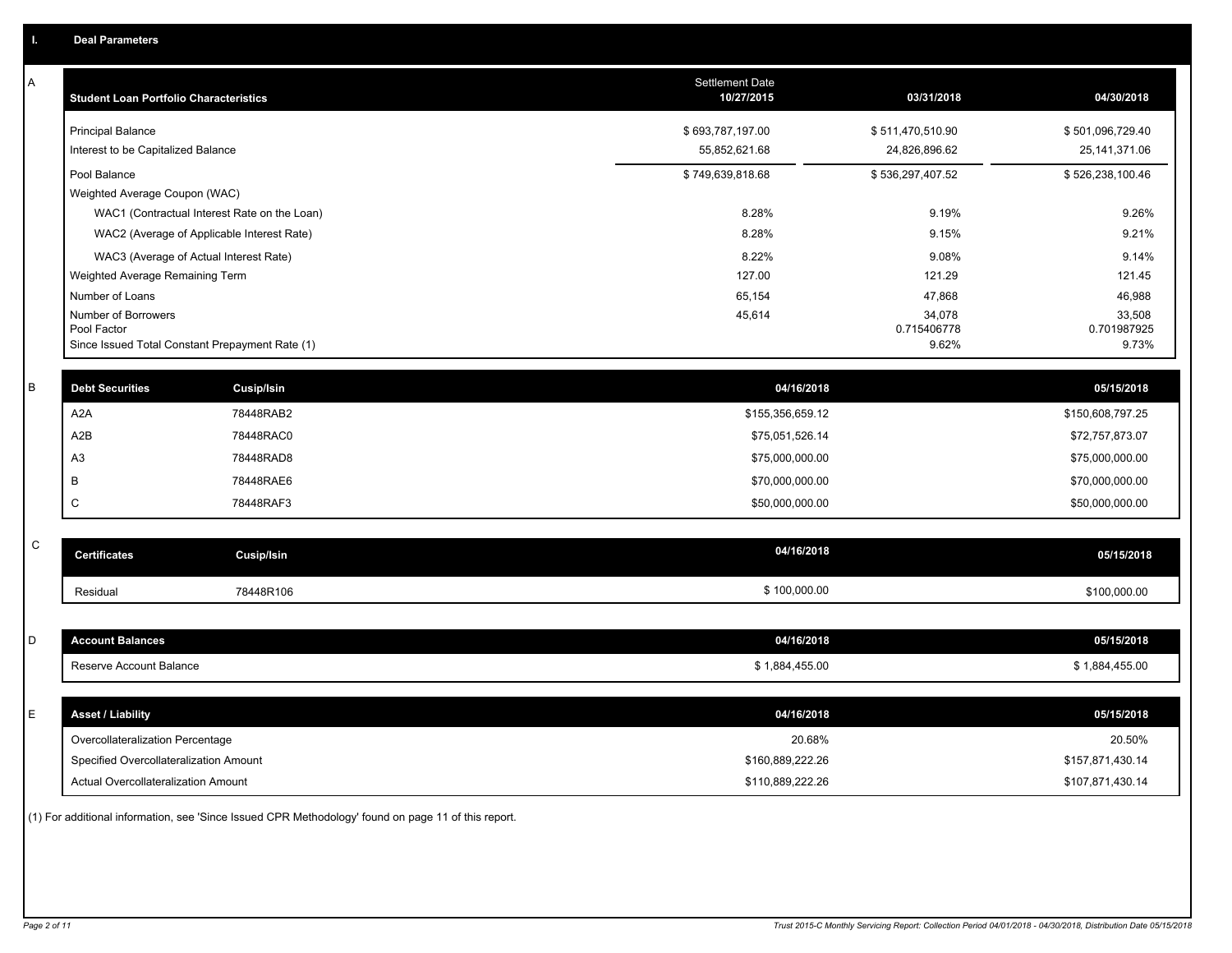### **II. 2015-C Trust Activity 04/01/2018 through 04/30/2018**

| Α | <b>Student Loan Principal Receipts</b>                           |                 |  |
|---|------------------------------------------------------------------|-----------------|--|
|   | <b>Borrower Principal</b>                                        | 10,117,857.52   |  |
|   | <b>Consolidation Activity Principal</b>                          | 0.00            |  |
|   | Seller Principal Reimbursement                                   | (1,054.76)      |  |
|   | Servicer Principal Reimbursement                                 | 0.00            |  |
|   | Delinquent Principal Purchases by Servicer                       | 0.00            |  |
|   | <b>Other Principal Deposits</b>                                  | 47,855.63       |  |
|   | <b>Total Principal Receipts</b>                                  | \$10,164,658.39 |  |
| в | <b>Student Loan Interest Receipts</b>                            |                 |  |
|   | <b>Borrower Interest</b>                                         | 2,713,154.66    |  |
|   | <b>Consolidation Activity Interest</b>                           | 0.00            |  |
|   | Seller Interest Reimbursement                                    | (57.20)         |  |
|   | Servicer Interest Reimbursement                                  | 0.00            |  |
|   | Delinquent Interest Purchases by Servicer                        | 0.00            |  |
|   | Other Interest Deposits                                          | 8,312.64        |  |
|   | <b>Total Interest Receipts</b>                                   | \$2,721,410.10  |  |
| C | <b>Recoveries on Realized Losses</b>                             | \$115,804.45    |  |
| D | <b>Investment Income</b>                                         | \$19,699.91     |  |
| Ε | <b>Funds Borrowed from Next Collection Period</b>                | \$0.00          |  |
| F | <b>Funds Repaid from Prior Collection Period</b>                 | \$0.00          |  |
| G | Loan Sale or Purchase Proceeds                                   | \$0.00          |  |
| н | Initial Deposits to Distribution Account                         | \$0.00          |  |
|   | <b>Excess Transferred from Other Accounts</b>                    | \$0.00          |  |
| J | <b>Borrower Benefit Reimbursements</b>                           | \$0.00          |  |
| Κ | <b>Other Deposits</b>                                            | \$0.00          |  |
| L | <b>Other Fees Collected</b>                                      | \$0.00          |  |
| М | <b>AVAILABLE FUNDS</b>                                           | \$13,021,572.85 |  |
| N | Non-Cash Principal Activity During Collection Period             | \$(136,250.76)  |  |
| O | Aggregate Purchased Amounts by the Depositor, Servicer or Seller | \$56,168.27     |  |
| P | Aggregate Loan Substitutions                                     | \$0.00          |  |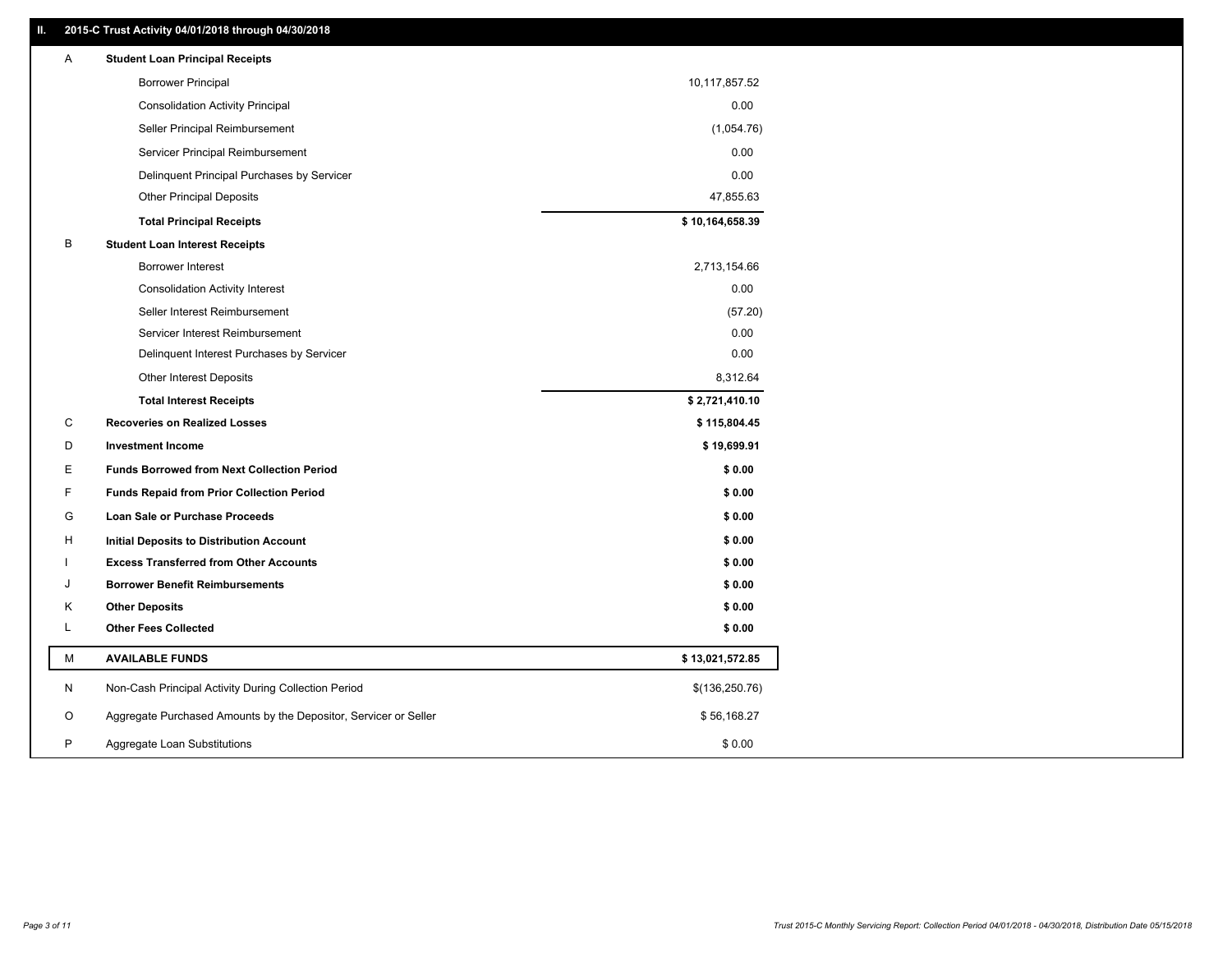|                   |                       |                          |         |                                                           | <b>Loans by Repayment Status</b> |                            |                          |         |                                                           |                |                            |
|-------------------|-----------------------|--------------------------|---------|-----------------------------------------------------------|----------------------------------|----------------------------|--------------------------|---------|-----------------------------------------------------------|----------------|----------------------------|
|                   |                       |                          |         | 04/30/2018                                                |                                  |                            |                          |         | 03/31/2018                                                |                |                            |
|                   |                       | <b>Wtd Avg</b><br>Coupon | # Loans | Principal and<br><b>Interest Accrued</b><br>to Capitalize | % of Principal                   | % of Loans in<br>Repay (1) | <b>Wtd Avg</b><br>Coupon | # Loans | Principal and<br><b>Interest Accrued</b><br>to Capitalize | % of Principal | % of Loans in<br>Repay (1) |
| INTERIM:          | IN SCHOOL             | 10.24%                   | 2,808   | \$40,730,606.79                                           | 7.740%                           | $-$ %                      | 10.17%                   | 2,864   | \$41,272,344.41                                           | 7.696%         | $-$ %                      |
|                   | GRACE                 | 10.36%                   | 924     | \$12,105,637.18                                           | 2.300%                           | $-$ %                      | 10.23%                   | 943     | \$12,314,032.39                                           | 2.296%         | $-$ %                      |
|                   | <b>DEFERMENT</b>      | 10.24%                   | 2,857   | \$35,339,962.20                                           | 6.716%                           | $-$ %                      | 10.15%                   | 2,893   | \$35,569,199.90                                           | 6.632%         | $-$ %                      |
| <b>REPAYMENT:</b> | <b>CURRENT</b>        | 8.88%                    | 37,934  | \$402,249,975.80                                          | 76.439%                          | 91.825%                    | 8.83%                    | 38,628  | \$410,350,597.62                                          | 76.515%        | 91.772%                    |
|                   | 31-60 DAYS DELINQUENT | 9.24%                    | 616     | \$7,849,339.72                                            | 1.492%                           | 1.792%                     | 9.41%                    | 676     | \$9,069,578.65                                            | 1.691%         | 2.028%                     |
|                   | 61-90 DAYS DELINQUENT | 8.93%                    | 328     | \$5,053,568.68                                            | 0.960%                           | 1.154%                     | 8.74%                    | 309     | \$4,687,036.23                                            | 0.874%         | 1.048%                     |
|                   | > 90 DAYS DELINQUENT  | 9.74%                    | 153     | \$2,081,719.07                                            | 0.396%                           | 0.475%                     | 9.79%                    | 186     | \$2,506,900.52                                            | 0.467%         | 0.561%                     |
|                   | FORBEARANCE           | 9.22%                    | 1,368   | \$20,827,291.02                                           | 3.958%                           | 4.754%                     | 9.06%                    | 1,369   | \$20,527,717.80                                           | 3.828%         | 4.591%                     |
| <b>TOTAL</b>      |                       |                          | 46,988  | \$526,238,100.46                                          | 100.00%                          | 100.00%                    |                          | 47,868  | \$536,297,407.52                                          | 100.00%        | 100.00%                    |

Percentages may not total 100% due to rounding \*

1 Loans classified in "Repayment" include any loan for which interim interest only, \$25 fixed payments or full principal and interest payments are due.

|                         |                                                                                                                              |                          |            |                                                           | <b>Loans by Borrower Status</b> |                                |                          |         |                                                           |                |                                |
|-------------------------|------------------------------------------------------------------------------------------------------------------------------|--------------------------|------------|-----------------------------------------------------------|---------------------------------|--------------------------------|--------------------------|---------|-----------------------------------------------------------|----------------|--------------------------------|
|                         |                                                                                                                              |                          | 04/30/2018 |                                                           |                                 | 03/31/2018                     |                          |         |                                                           |                |                                |
|                         |                                                                                                                              | <b>Wtd Avg</b><br>Coupon | # Loans    | Principal and<br><b>Interest Accrued</b><br>to Capitalize | % of Principal                  | % of Loans in<br>P&I Repay (2) | <b>Wtd Avg</b><br>Coupon | # Loans | Principal and<br><b>Interest Accrued</b><br>to Capitalize | % of Principal | % of Loans in<br>P&I Repay (2) |
| INTERIM:                | IN SCHOOL                                                                                                                    | 9.98%                    | 5,289      | \$76,252,468.01                                           | 14.490%                         | $-$ %                          | 9.89%                    | 5,383   | \$77,075,247.95                                           | 14.372%        | $-$ %                          |
|                         | <b>GRACE</b>                                                                                                                 | 10.01%                   | 1,655      | \$21,890,090.81                                           | 4.160%                          | $-$ %                          | 9.92%                    | 1,688   | \$22,411,914.98                                           | 4.179%         | $-$ %                          |
|                         | <b>DEFERMENT</b>                                                                                                             | 9.87%                    | 5,238      | \$62,376,963.41                                           | 11.853%                         | $-$ %                          | 9.78%                    | 5,337   | \$63,170,770.37                                           | 11.779%        | $-$ %                          |
| P&I REPAYMENT:          | <b>CURRENT</b>                                                                                                               | 8.74%                    | 32,392     | \$330,514,114.63                                          | 62.807%                         | 90.374%                        | 8.69%                    | 32,956  | \$337,253,976.85                                          | 62.886%        | 90.262%                        |
|                         | 31-60 DAYS DELINQUENT                                                                                                        | 9.19%                    | 573        | \$7,287,956.55                                            | 1.385%                          | 1.993%                         | 9.39%                    | 649     | \$8,739,157.34                                            | 1.630%         | 2.339%                         |
|                         | 61-90 DAYS DELINQUENT                                                                                                        | 8.93%                    | 323        | \$5,031,436.75                                            | 0.956%                          | 1.376%                         | 8.72%                    | 303     | \$4,633,290.27                                            | 0.864%         | 1.240%                         |
|                         | > 90 DAYS DELINQUENT                                                                                                         | 9.73%                    | 150        | \$2,057,779.28                                            | 0.391%                          | 0.563%                         | 9.78%                    | 182     | \$2,482,463.44                                            | 0.463%         | 0.664%                         |
|                         | <b>FORBEARANCE</b>                                                                                                           | 9.22%                    | 1,368      | \$20,827,291.02                                           | 3.958%                          | 5.695%                         | 9.06%                    | 1,370   | \$20,530,586.32                                           | 3.828%         | 5.495%                         |
| <b>TOTAL</b><br>$\star$ | Percentages may not total 100% due to rounding                                                                               |                          | 46,988     | \$526,238,100.46                                          | 100.00%                         | 100.00%                        |                          | 47,868  | \$536,297,407.52                                          | 100.00%        | 100.00%                        |
|                         | 2 Loans classified in "P&I Repayment" includes only those loans for which scheduled principal and interest payments are due. |                          |            |                                                           |                                 |                                |                          |         |                                                           |                |                                |

WAC reflects WAC3 To conform with company standard reporting these sections now include Princial and Interest Accrued to Capitalize.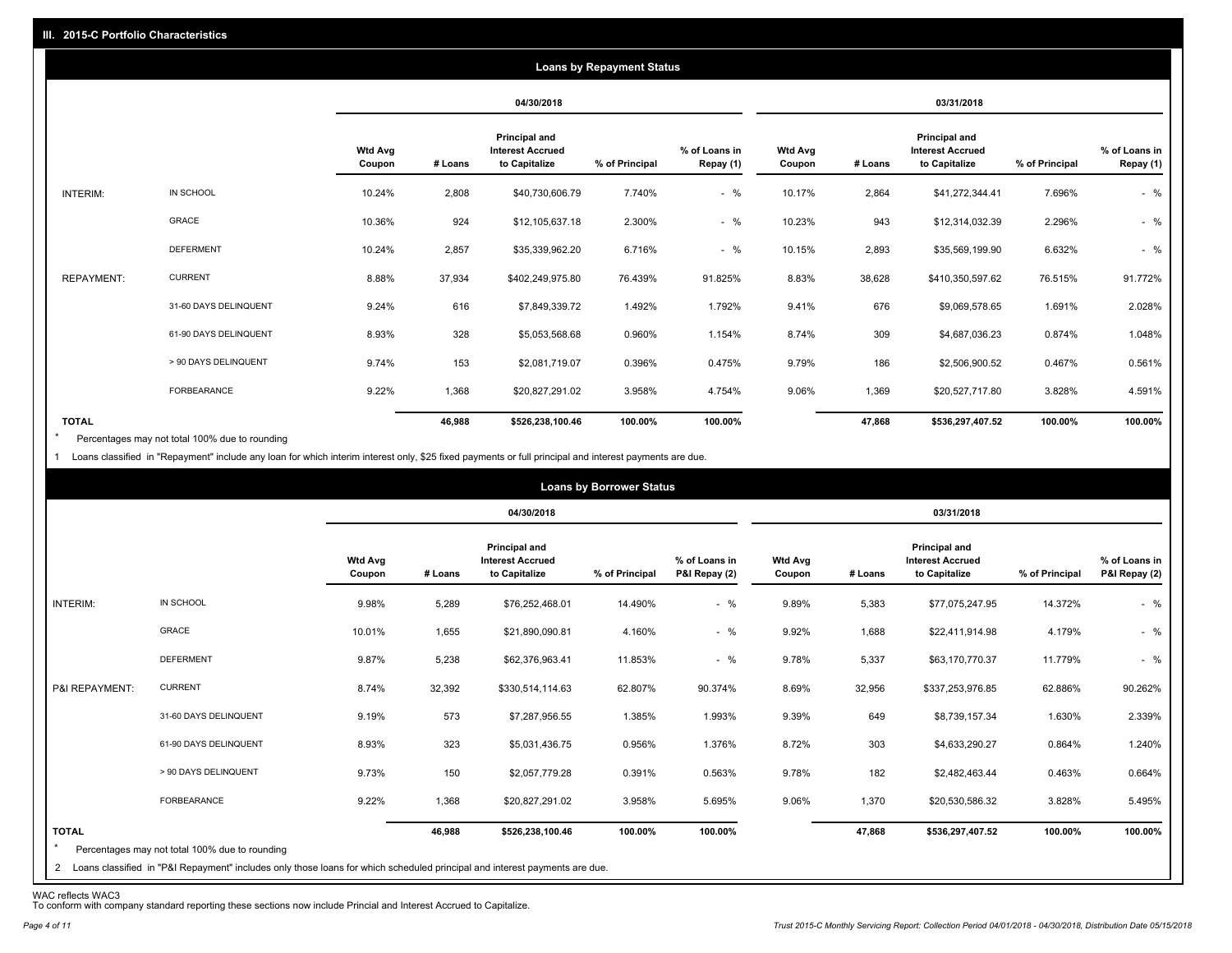|                                                                                                  | 4/30/2018        | 3/31/2018        |  |
|--------------------------------------------------------------------------------------------------|------------------|------------------|--|
| Pool Balance                                                                                     | \$526,238,100.46 | \$536,297,407.52 |  |
| Total # Loans                                                                                    | 46,988           | 47,868           |  |
| <b>Total # Borrowers</b>                                                                         | 33,508           | 34,078           |  |
| Weighted Average Coupon                                                                          | 9.21%            | 9.15%            |  |
| Weighted Average Remaining Term                                                                  | 121.45           | 121.29           |  |
| Percent of Pool - Cosigned                                                                       | 93.1%            | 93.1%            |  |
| Percent of Pool - Non Cosigned                                                                   | 6.9%             | 6.9%             |  |
| Borrower Interest Accrued for Period                                                             | \$3,745,509.99   | \$3,887,505.59   |  |
| Outstanding Borrower Interest Accrued                                                            | \$28,240,924.62  | \$27,998,772.93  |  |
| Gross Principal Realized Loss - Periodic *                                                       | \$807,032.80     | \$813,365.83     |  |
| Gross Principal Realized Loss - Cumulative *                                                     | \$16,156,739.85  | \$15,349,707.05  |  |
| Recoveries on Realized Losses - Periodic                                                         | \$115,804.45     | \$57,869.06      |  |
| Recoveries on Realized Losses - Cumulative                                                       | \$2,069,193.97   | \$1,953,389.52   |  |
| Net Losses - Periodic                                                                            | \$691,228.35     | \$755,496.77     |  |
| Net Losses - Cumulative                                                                          | \$14,087,545.88  | \$13,396,317.53  |  |
| Non-Cash Principal Activity - Capitalized Interest                                               | \$669,244.48     | \$1,930,039.38   |  |
| Since Issued Total Constant Prepayment Rate (CPR) (1)                                            | 9.73%            | 9.62%            |  |
| <b>Loan Substitutions</b>                                                                        | \$0.00           | \$0.00           |  |
| <b>Cumulative Loan Substitutions</b>                                                             | \$0.00           | \$0.00           |  |
| <b>Unpaid Servicing Fees</b>                                                                     | \$0.00           | \$0.00           |  |
| <b>Unpaid Administration Fees</b>                                                                | \$0.00           | \$0.00           |  |
| <b>Unpaid Carryover Servicing Fees</b>                                                           | \$0.00           | \$0.00           |  |
| Note Interest Shortfall                                                                          | \$0.00           | \$0.00           |  |
| Loans in Modification                                                                            | \$35,557,899.65  | \$34,195,792.47  |  |
| % of Loans in Modification as a % of Loans in Repayment (P&I)                                    | 10.31%           | 9.68%            |  |
|                                                                                                  |                  |                  |  |
|                                                                                                  |                  |                  |  |
|                                                                                                  |                  |                  |  |
| % Annualized Gross Principal Realized Loss - Periodic as a %<br>of Loans in Repayment (P&I) * 12 | 2.81%            | 2.76%            |  |
|                                                                                                  |                  |                  |  |
| % Gross Principal Realized Loss - Cumulative as a % of<br>Original Pool Balance                  |                  |                  |  |
|                                                                                                  | 2.16%            | 2.05%            |  |
|                                                                                                  |                  |                  |  |

\* In accordance with the Servicer's current policies and procedures, after September 1, 2017 loans subject to bankruptcy claims generally will not be reported as a charged-off unless and until they are delinquent for 120 d

(1) For additional information, see 'Since Issued CPR Methodology' found on page 11 of this report.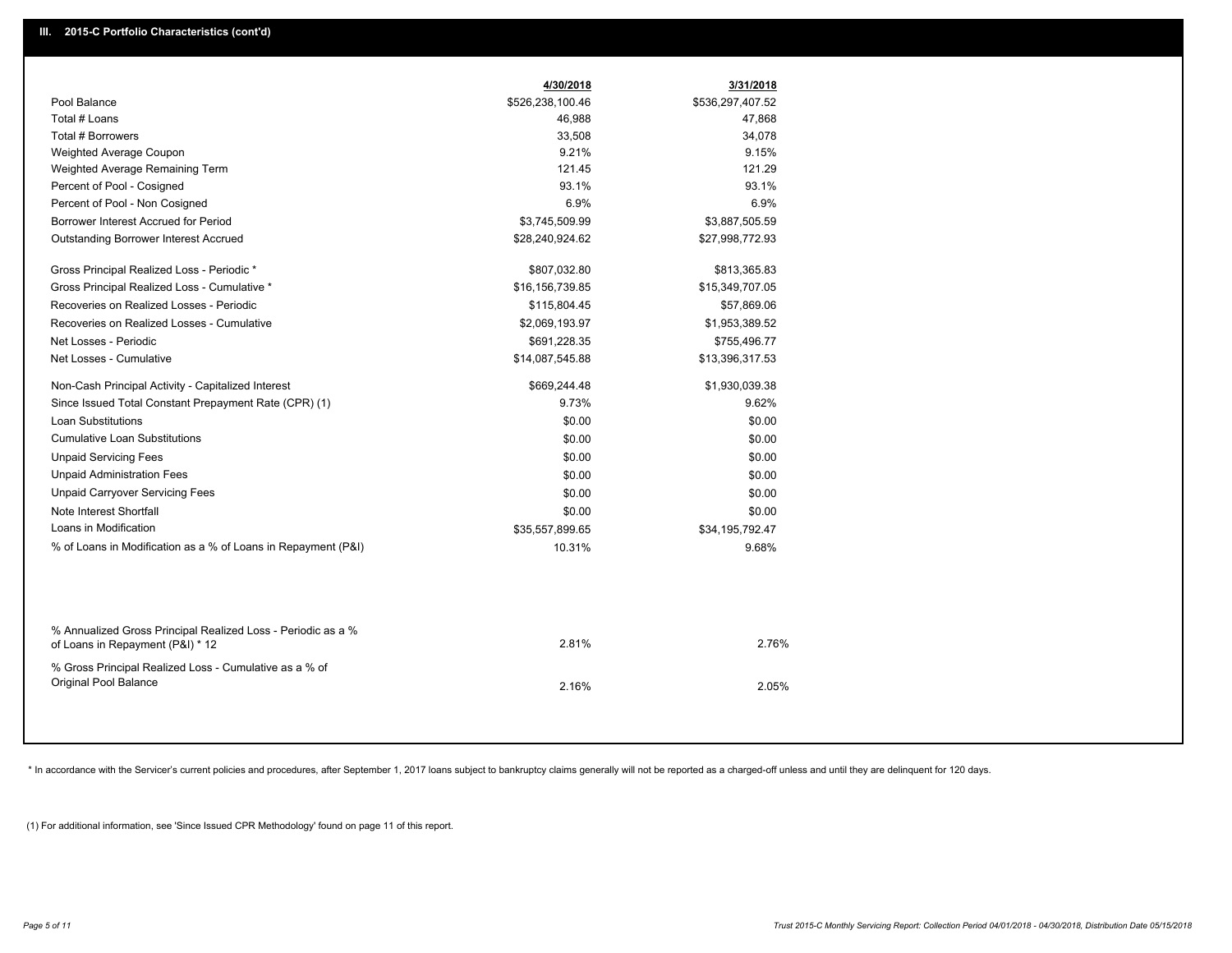#### **Loan Program**  A

|                                    | Weighted<br><b>Average Coupon</b> | # LOANS | <b>\$ AMOUNT</b> | $%$ *     |
|------------------------------------|-----------------------------------|---------|------------------|-----------|
| - Smart Option Interest-Only Loans | 8.44%                             | 10.411  | \$85,939,111.21  | 16.331%   |
| - Smart Option Fixed Pay Loans     | 9.11%                             | 12.412  | \$164,917,159.17 | 31.339%   |
| - Smart Option Deferred Loans      | 9.37%                             | 24.165  | \$275,381,830.08 | 52.330%   |
| - Other Loan Programs              | $0.00\%$                          | 0       | \$0.00           | $0.000\%$ |
| Total                              | 9.14%                             | 46,988  | \$526,238,100.46 | 100.000%  |

\* Percentages may not total 100% due to rounding

B

C

**Index Type**

|                       | Weighted<br><b>Average Coupon</b> | # LOANS  | \$ AMOUNT        | $%$ *     |
|-----------------------|-----------------------------------|----------|------------------|-----------|
| - Fixed Rate Loans    | 7.79%                             | 10.180   | \$133,417,983.01 | 25.353%   |
| - LIBOR Indexed Loans | 9.59%                             | 36,808   | \$392,820,117.45 | 74.647%   |
| - Other Index Rates   | $0.00\%$                          | $\Omega$ | \$0.00           | $0.000\%$ |
| Total                 | 9.14%                             | 46,988   | \$526,238,100.46 | 100.000%  |

\* Percentages may not total 100% due to rounding

## **Weighted Average Recent FICO**

| $0 - 639$            |        |                  |          |
|----------------------|--------|------------------|----------|
|                      | 3,950  | \$43,475,148.37  | 8.261%   |
| 640 - 669            | 2,969  | \$33,317,709.32  | 6.331%   |
| 670 - 699            | 5,080  | \$57,030,486.31  | 10.837%  |
| 700 - 739            | 9,918  | \$110,986,624.60 | 21.091%  |
| $740 +$              | 25,064 | \$281,407,670.91 | 53.475%  |
| $N/A$ <sub>(1)</sub> |        | \$20,460.95      | 0.004%   |
| <b>Total</b>         | 46,988 | \$526,238,100.46 | 100.000% |

WAC reflects WAC3

To conform with company standard reporting these sections now include Princial and Interest Accrued to Capitalize.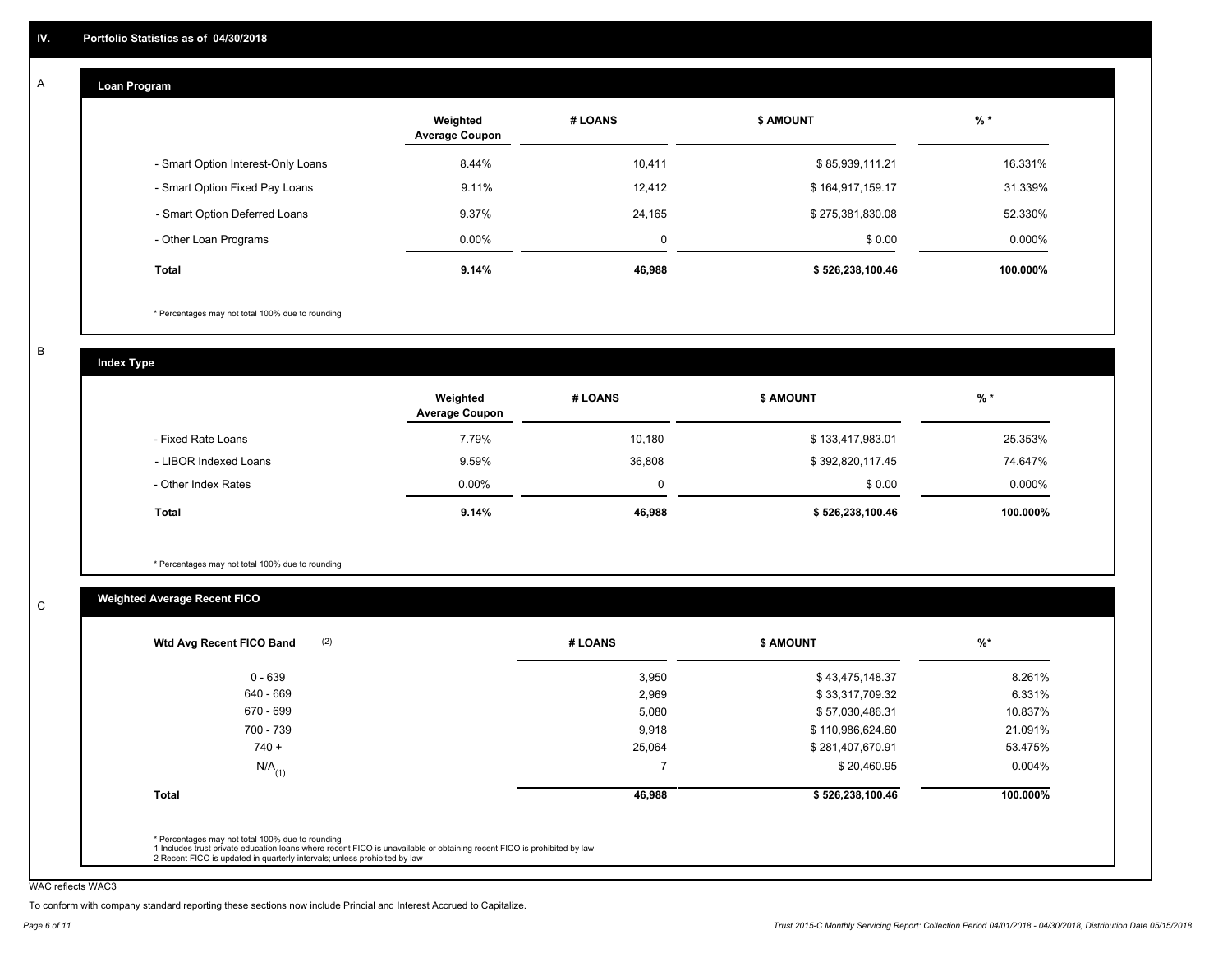| V. |       | 2015-C Reserve Account and Principal Distribution Calculations                           |                  |  |
|----|-------|------------------------------------------------------------------------------------------|------------------|--|
| А. |       | <b>Reserve Account</b>                                                                   |                  |  |
|    |       | Specified Reserve Account Balance                                                        | \$1,884,455.00   |  |
|    |       | Actual Reserve Account Balance                                                           | \$1,884,455.00   |  |
| В. |       | <b>Principal Distribution Amount</b>                                                     |                  |  |
|    | i.    | Class A Notes Outstanding                                                                | \$305,408,185.26 |  |
|    | ii.   | Pool Balance                                                                             | \$526,238,100.46 |  |
|    | iii.  | First Priority Principal Distribution Amount (i - ii)                                    | \$0.00           |  |
|    | iv.   | Class A and B Notes Outstanding                                                          | \$375,408,185.26 |  |
|    | v.    | First Priority Principal Distribution Amount                                             | \$0.00           |  |
|    | vi.   | Pool Balance                                                                             | \$526,238,100.46 |  |
|    | vii.  | Specified Overcollateralization Amount                                                   | \$157,871,430.14 |  |
|    | viii. | Available Funds (after payment of waterfall items A through H)                           | \$11,491,795.18  |  |
|    | ix.   | Class C Notes Outstanding                                                                | \$50,000,000.00  |  |
|    | x.    | Regular Principal Distribution Amount (if (iv > 0, (iv - v) - (vi - vii), min(viii, ix)) | \$7,041,514.94   |  |
|    |       | Pool Balance                                                                             |                  |  |
|    | xi.   | 10% of Initial Pool Balance                                                              | \$526,238,100.46 |  |
|    | xii.  |                                                                                          | \$74,963,981.87  |  |
|    | xiii. | First Priority Principal Distribution Amount                                             | \$0.00           |  |
|    | XIV.  | Regular Principal Distribution Amount                                                    | \$7,041,514.94   |  |
|    | XV.   | Available Funds (after payment of waterfall items A through J)                           | \$4,450,280.24   |  |
|    |       | xvi. Additional Principal Distribution Amount (if(ix <= x,min(xv, xi - xiii - xiv)))     | \$0.00           |  |
|    |       |                                                                                          |                  |  |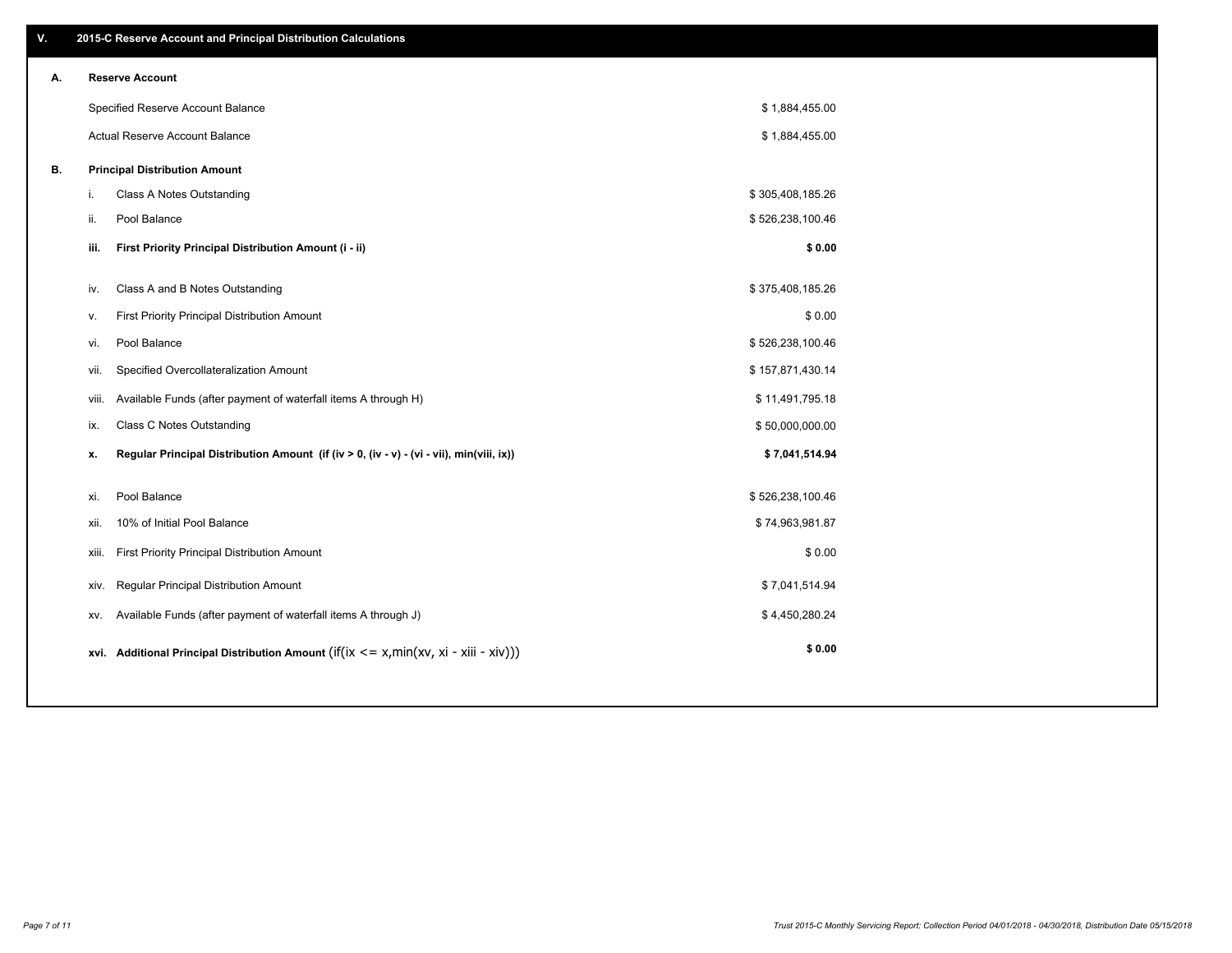|    |                                                         | Paid           | <b>Funds Balance</b> |
|----|---------------------------------------------------------|----------------|----------------------|
|    |                                                         |                |                      |
|    | <b>Total Available Funds</b>                            |                | \$13,021,572.85      |
| A  | <b>Trustee Fees</b>                                     | \$0.00         | \$13,021,572.85      |
| B  | <b>Servicing Fees</b>                                   | \$342,013.31   | \$12,679,559.54      |
| C  | i. Administration Fees                                  | \$8,333.00     | \$12,671,226.54      |
|    | ii. Unreimbursed Administrator Advances plus any Unpaid | \$0.00         | \$12,671,226.54      |
| D  | Class A Noteholders Interest Distribution Amount        | \$787,764.69   | \$11,883,461.85      |
| Е  | First Priority Principal Payment                        | \$0.00         | \$11,883,461.85      |
|    | Class B Noteholders Interest Distribution Amount        | \$204,166.67   | \$11,679,295.18      |
| G  | Class C Noteholders Interest Distribution Amount        | \$187,500.00   | \$11,491,795.18      |
| H  | <b>Reinstatement Reserve Account</b>                    | \$0.00         | \$11,491,795.18      |
|    | <b>Regular Principal Distribution</b>                   | \$7,041,514.94 | \$4,450,280.24       |
|    | <b>Carryover Servicing Fees</b>                         | \$0.00         | \$4,450,280.24       |
| K  | Additional Principal Distribution Amount                | \$0.00         | \$4,450,280.24       |
| L. | Unpaid Expenses of Trustee                              | \$0.00         | \$4,450,280.24       |
| м  | Unpaid Expenses of Administrator                        | \$0.00         | \$4,450,280.24       |
| N  | Remaining Funds to the Residual Certificateholders      | \$4,450,280.24 | \$0.00               |
|    |                                                         |                |                      |

#### **Waterfall Conditions**

|      | Pool Balance                                                                       | \$526,238,100.46 |  |
|------|------------------------------------------------------------------------------------|------------------|--|
|      | Class A and B Notes Outstanding                                                    | \$375,408,185.26 |  |
| iii. | Class C Noteholders' Interest Distribution Ratio (i / ii)                          | 140.18%          |  |
| iv.  | Minimum Ratio                                                                      | 110.00%          |  |
| v.   | Is the Class C Noteholders' Interest Distribution Condition Satisfied (iii $>$ iv) |                  |  |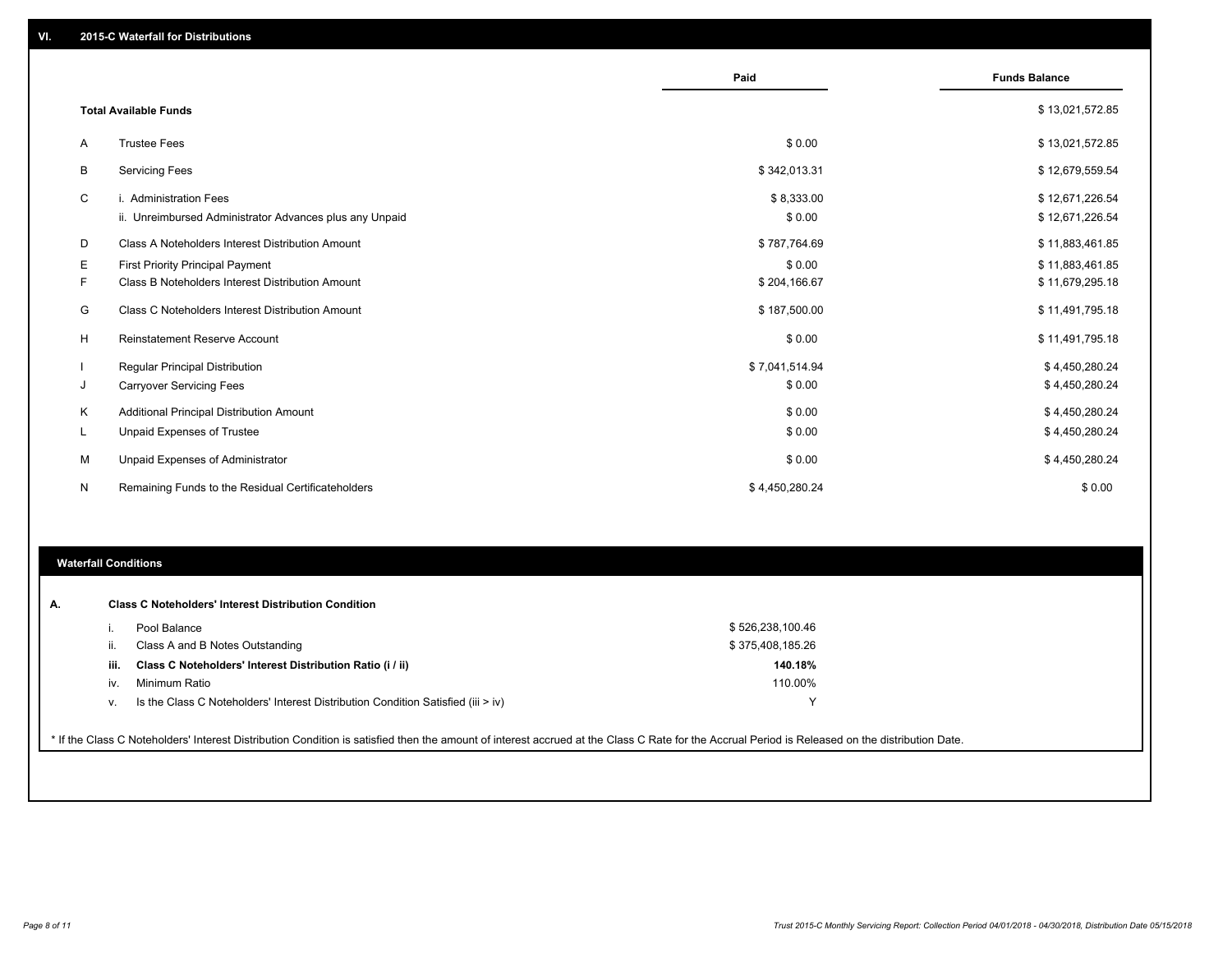# **VII. 2015-C Distributions**

| <b>Distribution Amounts</b>                                |                         |                         |                         |
|------------------------------------------------------------|-------------------------|-------------------------|-------------------------|
|                                                            | A <sub>2</sub> A        | A <sub>2</sub> B        | A <sub>3</sub>          |
| Cusip/Isin                                                 | 78448RAB2               | 78448RAC0               | 78448RAD8               |
| <b>Beginning Balance</b>                                   | \$155,356,659.12        | \$75,051,526.14         | \$75,000,000.00         |
| Index                                                      | <b>FIXED</b>            | <b>LIBOR</b>            | <b>LIBOR</b>            |
| Spread/Fixed Rate                                          | 2.75%                   | 1.40%                   | 1.95%                   |
| Record Date (Days Prior to Distribution)                   | 1 NEW YORK BUSINESS DAY | 1 NEW YORK BUSINESS DAY | 1 NEW YORK BUSINESS DAY |
| <b>Accrual Period Begin</b>                                | 4/15/2018               | 4/16/2018               | 4/16/2018               |
| <b>Accrual Period End</b>                                  | 5/15/2018               | 5/15/2018               | 5/15/2018               |
| Daycount Fraction                                          | 0.08333333              | 0.08055556              | 0.08055556              |
| Interest Rate*                                             | 2.75000%                | 3.29688%                | 3.84688%                |
| <b>Accrued Interest Factor</b>                             | 0.002291667             | 0.002655820             | 0.003098876             |
| <b>Current Interest Due</b>                                | \$356,025.68            | \$199,323.34            | \$232,415.67            |
| Interest Shortfall from Prior Period Plus Accrued Interest | $\mathsf{\$}$ -         | $\mathcal{S}$ -         | $\mathsf{\$}$ -         |
| <b>Total Interest Due</b>                                  | \$356,025.68            | \$199,323.34            | \$232,415.67            |
| <b>Interest Paid</b>                                       | \$356,025.68            | \$199,323.34            | \$232,415.67            |
| <b>Interest Shortfall</b>                                  | $S -$                   | $\mathbb{S}$ -          | $S -$                   |
| <b>Principal Paid</b>                                      | \$4,747,861.87          | \$2,293,653.07          | $\mathsf{\$}$ -         |
| <b>Ending Principal Balance</b>                            | \$150,608,797.25        | \$72,757,873.07         | \$75,000,000.00         |
| Paydown Factor                                             | 0.022936531             | 0.022936531             | 0.000000000             |
| <b>Ending Balance Factor</b>                               | 0.727578731             | 0.727578731             | 1.000000000             |

\* Pay rates for Current Distribution. For the interest rates applicable to the next distribution date, please see https://www.salliemae.com/about/investors/data/SMBabrate.txt.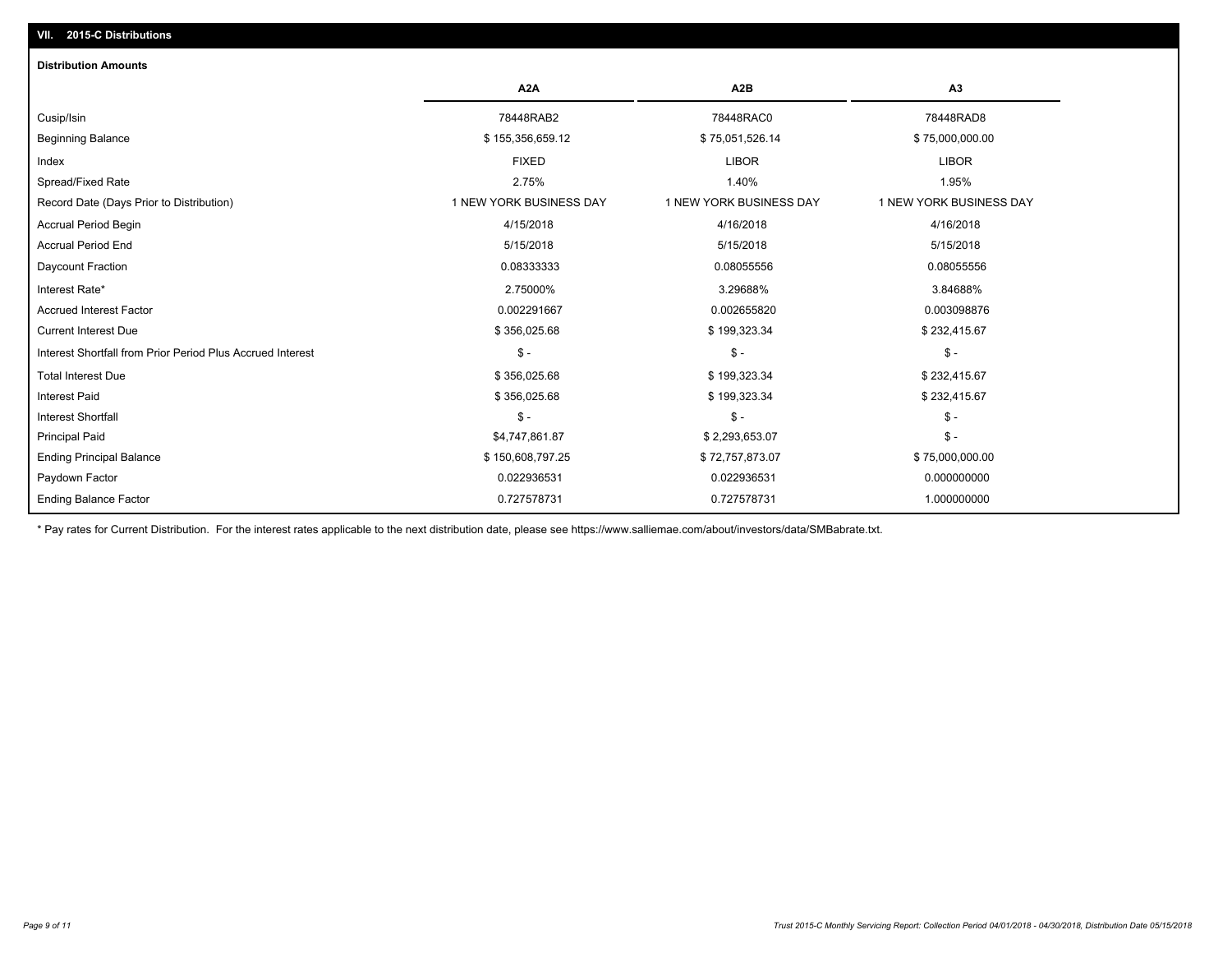| <b>Distribution Amounts</b>                                |                         |                         |
|------------------------------------------------------------|-------------------------|-------------------------|
|                                                            | в                       | C                       |
| Cusip/Isin                                                 | 78448RAE6               | 78448RAF3               |
| <b>Beginning Balance</b>                                   | \$70,000,000.00         | \$50,000,000.00         |
| Index                                                      | <b>FIXED</b>            | <b>FIXED</b>            |
| Spread/Fixed Rate                                          | 3.50%                   | 4.50%                   |
| Record Date (Days Prior to Distribution)                   | 1 NEW YORK BUSINESS DAY | 1 NEW YORK BUSINESS DAY |
| <b>Accrual Period Begin</b>                                | 4/15/2018               | 4/15/2018               |
| <b>Accrual Period End</b>                                  | 5/15/2018               | 5/15/2018               |
| Daycount Fraction                                          | 0.08333333              | 0.08333333              |
| Interest Rate*                                             | 3.50000%                | 4.50000%                |
| <b>Accrued Interest Factor</b>                             | 0.002916667             | 0.003750000             |
| <b>Current Interest Due</b>                                | \$204,166.67            | \$187,500.00            |
| Interest Shortfall from Prior Period Plus Accrued Interest | $\mathcal{S}$ -         | $\mathsf{\$}$ -         |
| <b>Total Interest Due</b>                                  | \$204,166.67            | \$187,500.00            |
| <b>Interest Paid</b>                                       | \$204,166.67            | \$187,500.00            |
| <b>Interest Shortfall</b>                                  | $\mathcal{S}$ -         | $\mathsf{\$}$ -         |
| <b>Principal Paid</b>                                      | $\mathsf{\$}$ -         | $\mathsf{\$}$ -         |
| <b>Ending Principal Balance</b>                            | \$70,000,000.00         | \$50,000,000.00         |
| Paydown Factor                                             | 0.000000000             | 0.000000000             |
| <b>Ending Balance Factor</b>                               | 1.000000000             | 1.000000000             |

\* Pay rates for Current Distribution. For the interest rates applicable to the next distribution date, please see https://www.salliemae.com/about/investors/data/SMBabrate.txt.

**VII. 2015-C Distributions**